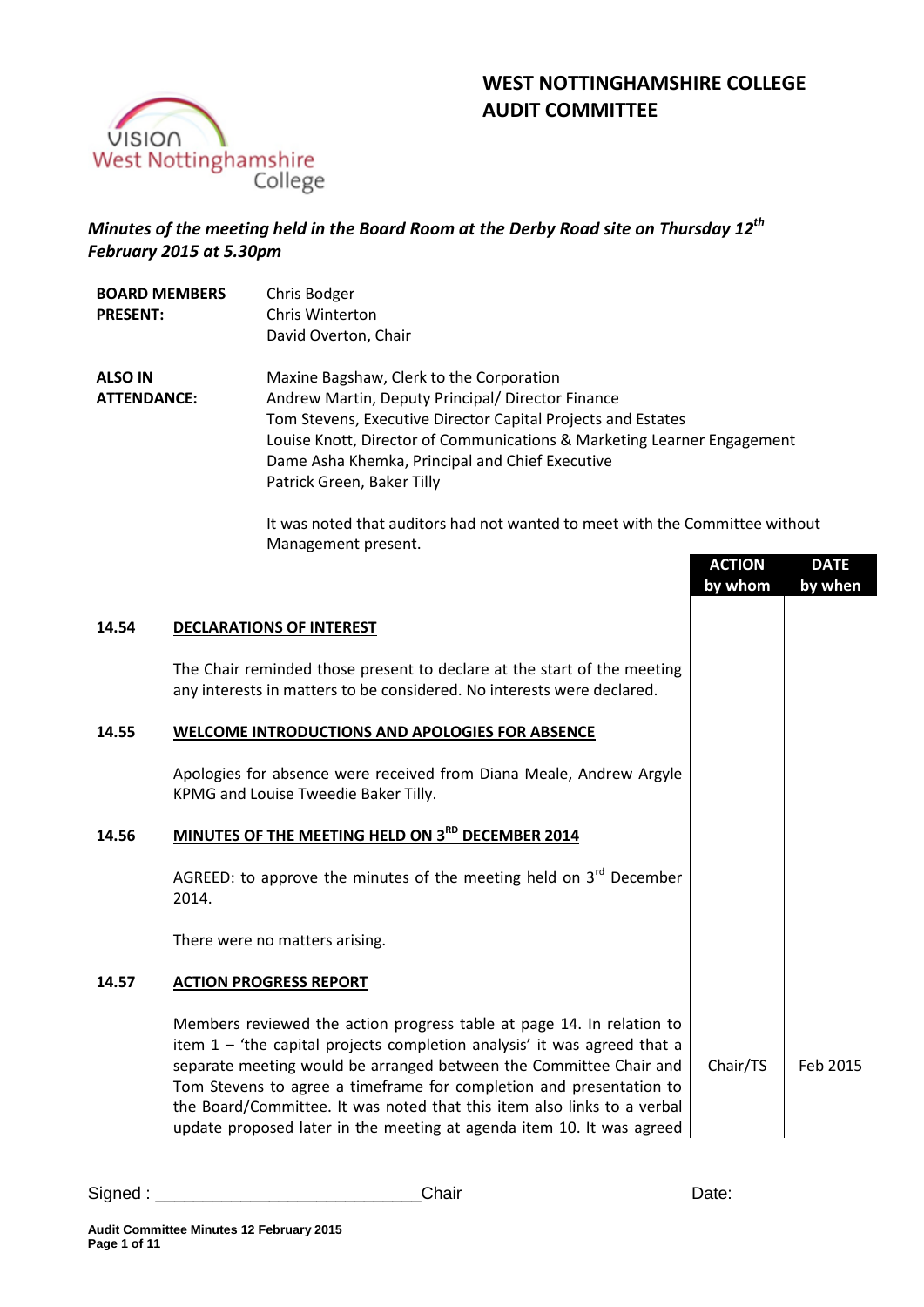that this later item would be removed given the need to sit down and establish an appropriate timeframe.

In relation to item 2 and the need to strengthen Committee membership, the Principal indicated that she had recently met with the Group Manager of Financial Management for Nottinghamshire County Council, Mr Neil Robinson. This meeting was to discuss his possible appointment as a Governor on the Board for Vision Studio School, however given his skill set it was agreed that it would be appropriate to invite him to sit on the College Audit Committee as a co-optee. It was agreed that the Principal would contact him on the Committees behalf to see if he would be interested in joining the Committee. The Clerk confirmed that each sub committee has authority within its terms of reference to make external co-optee appointments without the need for Board approval, therefore if Mr Robinson is willing to sit on this Committee then this can be actioned immediately.

AGREED: to invite Mr Neil Robinson to become a member of the Audit Committee as an external co-optee.

In relation to item 3, the Deputy Principal/Director of Finance confirmed that the changes requested had been completed.

#### **14.58 PARTNER ACTIVITY**

The Director for Business Development and Employer Engagement introduced this item and drew members' attention to her written report. A number of particular matters were noted:

- A re-profiling activity in relation to apprenticeship provision across all partnerships has taken place and allocations reduced where performance has been greater than 20% below profile. This is to ensure plans for the remainder of the year are realistic and funds can be distributed accordingly. She explained that this is the first time this action has taken place in a number of years. The action is to mitigate known risks and it was explained that the College does not want to go in to the second half of the year without a level of confidence regarding delivery capability from partners.
- 2014/15 contract allocations in her written report it was noted that the internal decision to raise the ALR allocation of £1.6million to £3.1 million through virement of £1.5 million from the Adult Apprentice budget has been deemed unacceptable by the SFA. The ALR allocation at December has been spent and this has required the cessation of all planned ALR activity from January 2015. This means a reduction to a large number of contracts with partners which will have an impact and require very careful handling and account management. It could result in partners taking other aspects of their provision away from West Nottinghamshire College. She provided a verbal update at the meeting and confirmed that the College has now obtained an

Principal Feb 2015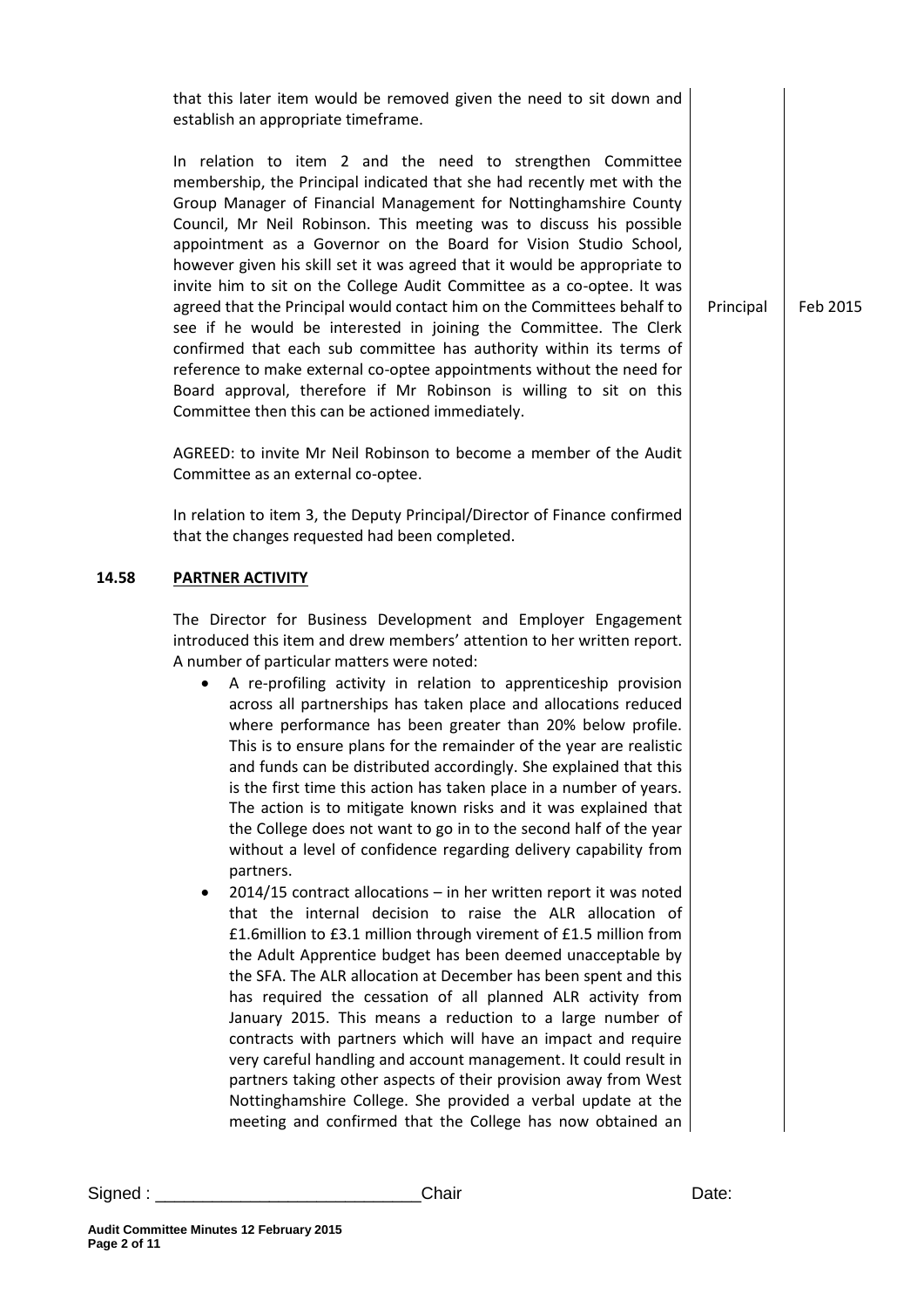additional £700k and therefore this work stream can be reopened.

- In order to address the shortfall within apprentices the College has submitted a virement request to the SFA to distribute funds into traineeships which there is currently demand for and an ability to deliver. It is the intention that, should the team be successful, this will also promote further progression opportunities on to apprenticeships. She explained that a decision is anticipated on this by  $27<sup>th</sup>$  February 2015. She took the opportunity to explain that a number of partners have had to be removed from the list to provide traineeships and that the team are currently going through due diligence in relation to potential new partners. She confirmed that there is strong demand for traineeships and these, if progressed, will lead to a good pipeline of students ready for apprenticeships. Governors questioned what will happen if the virement sought is not approved. The Director Business Development and employer Engagement confirmed that the position will remain as reported and then it will be a matter of prioritising the £700k extra obtained.
- Existing partners consolidation and quality improvement  $-$  the College is now contracted with 27 partners with new start contracts and 16 with managed-out carry out in contracts. In terms of the reduced number of partners to be used the Committee questioned whether the College had failed in its due diligence processes regarding the 16 that are being managed out. Governors also questioned whether the due diligence process is rigorous enough before contracts start? The Director Business Development and Employer Engagement provided assurance that the College and her team are very confident regarding the 27 partners who the College is currently working with but acknowledged that there were historic lessons to be learned.

The Committee questioned whether the software that the College uses provides 'search and triggers', it was confirmed that yes the system does have this capacity and utilisation is being developed. The Committee were advised that the College also uses Credit Safe as one of the mechanisms for assessing partner strength, and in addition to this each partner is subject to a quarterly review. She explained that if triggers are hit then the College sends no new starts until the team are confident regarding the partner's ability to deliver to the specifications agreed. The Committee were advised that the quality rather than finance triggers are harder to manage and track.

 The New Client Monitoring Report (CMR) now provides account officers with far more detail on actual learner management by partners on an individual learner level and has had a positive impact in addressing learner performance issues. It was confirmed that a CMR is completed every month, the details of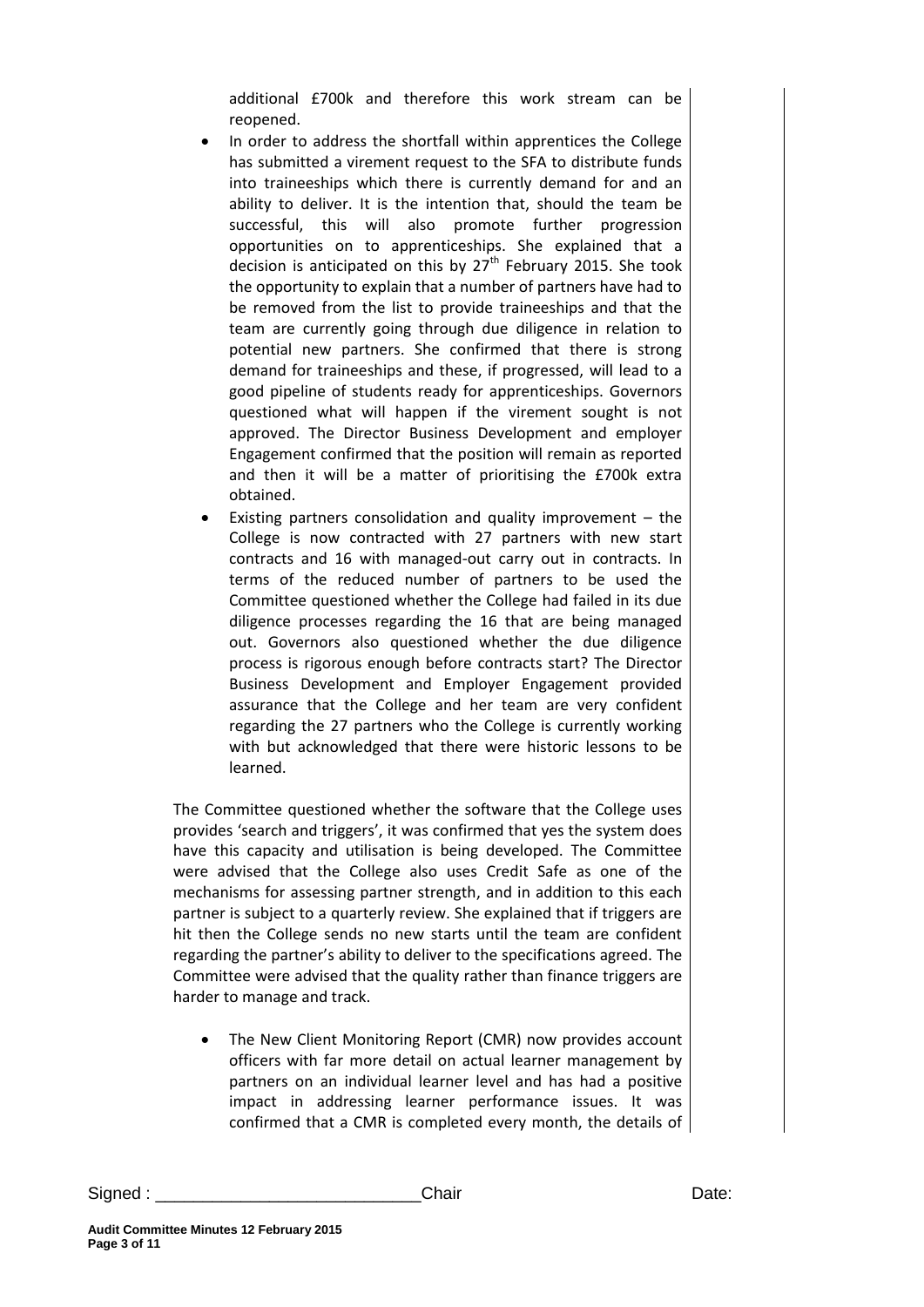which are reviewed and reports issued to partners. Partners are required to respond to any issues identified within 7-10 days. The responses received trigger a RAG rating. The Committee were reminded that partners are subject to the partnership quality framework and that part and parcel of this is a quarterly review. It was explained that this is a more informal mechanism which allows a composite review of partners at this meeting. During these meetings all risks are graded again.

- The CMR was a necessary stop gap ahead of the rollout to all partners in January of Smart Assessor for the tracking of learner progress. This is ambitious, but a plan is in place to support the rollout. If a partner has an existing E-portfolio that can supply progression evidence this will be reviewed and if the required evidence of learner engagement and progression can be provided then dispensation can be granted. To date only 2 partners, CILEX and LHAA have requested this, with only CILEX submitting reports which meet the Colleges requirements. It was explained that this is a key development plan to provide the College with partner assurance. It is going to be a very complex system to manage because of the number of partners and volume of learners.
- The College now has revised prequalification questionnaires and due diligence packs to assist in ensuring future partners are of a high quality with demonstrable high quality track records of delivery in the funding areas required. It was confirmed that there is a dedicated person within the team who is now responsible for due diligence. This is a new post and will ensure consistency. In reviewing the provider names listed the Board noted some very similar company names and of particular concern was 'Free To Learn' and also 'FREE 2 LEARN'. Governors challenged the Senior Team to ensure that accounts are very clear regarding the different organisations. The Director of Finance provided assurances that checks and balances are in place and in fact payments are paid by differentiated company numbers rather than company names to ensure there is no confusion.
- Internal audit an audit was conducted in March 2014 for the partner selection process which resulted in a number of recommendations being made, this included 1 medium risk associated with the panel outcome following the due diligence application, and 6 low risk associated reports. Progress has previously reported that actions in the main were part implemented, as of January 2015 all recommendations are now fully implemented and the actions are completed. She explained that the medium issue raised was a tracking improvement that was required. She confirmed that the assurances aligned to partner selection are now fully embedded within the partnership team and owned by the role of due diligence officer. The Risk Register (risk priority 1) is to be updated to confirm that the assurances are now adequate.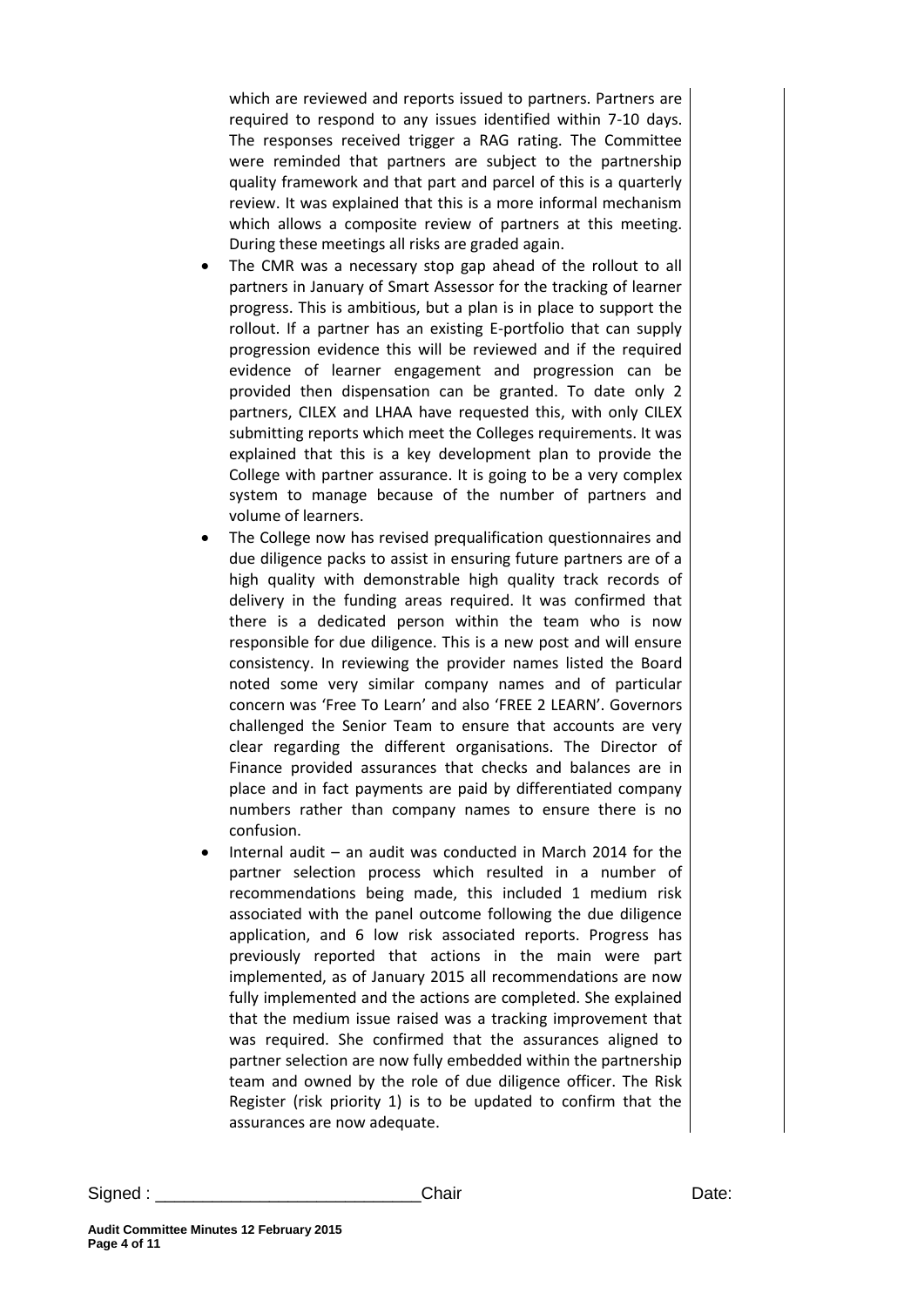- The College has had confirmation from both SFA and LEP that new ESF allocations will be delayed by as much as 8 months from anticipated plans. Formal response from the LEP consultation on future ESF allocation and management arrangements is still awaited. It was explained that by now there should already have been a tender process in place for new ESF contracts but that this is not the case because there is no local, regional nor national plan in place. As a consequence there will be a gap between old and new contracts reported, this will inevitably impact upon momentum. The Committee were reminded that ESF allocations will now be the responsibility of the LEP. Governors questioned whether there was any risk of ESF claw back. Assurance was given that there is no risk directly to the College but there is a risk that Europe could claw back funds from the UK allocation provided. The committee were advised that this may have an impact upon partners and the risk to the College is that certain partners make look to other College providers to provide other funding routes.
- Risks traineeship funding rules that restrict the College from allocating traineeship funding to those partners who were not on the 12/13 subcontractor declaration at June 2013 will (if not revised under challenge) restrict the College opportunity to grow this area of priority funding. It was explained that the intention of this rule is to protect the integrity of traineeship provision however, it does mean that the College is significantly limited in terms of partners who can be used and there are a number of partners who cannot be used who have significant potential income value. In relation to the schedule of partners effected by the rule set out in 8.3 it was explained that these numbers are not College learners but instead belong to partners but that the College cannot fund the traineeship element of learning.

AGREED: to note the update provided.

(Sacha McCarthy left the meeting at 5.55pm)

# **14.59 INTERNAL AUDIT REPORTS FOR 2014/15**

## 1) E&D and Safeguarding arrangements

Internal auditors introduced this report and drew members' attention to section 1.2 which is the conclusion  $-$  a green RAG rating has been provided. Auditors confirmed that in their view this is a very important part of College provision and that it was really impressive to see such excellent results. The Committee were advised that following audit work there was 1 medium and 2 low priority recommendations made, these are set out within section 1.4. Good practice suggestions were also referred to at section 1.5.

Members reviewed the action plan recommendations in detail from page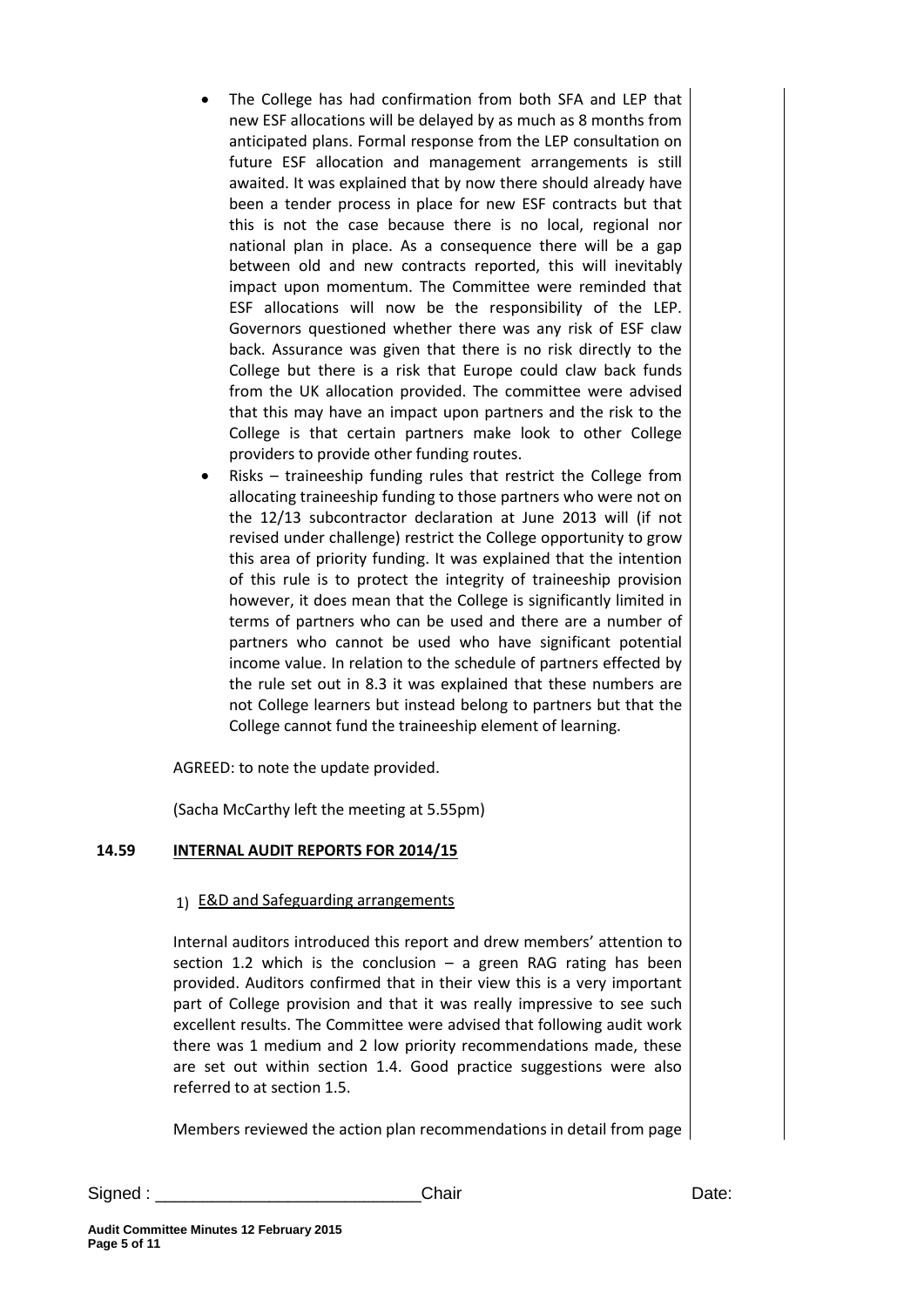| 22 onwards and a number of comments/updates were provided.<br>Section $1.2$ – it was explained that the receipt of DBS certificates<br>is often a timing issue and that not all roles require an enhanced<br>DBS certificate. That being said, it was acknowledged that no<br>new member of staff should realistically start without having<br>received clearance from the DBS or a risk assessment completed.<br>Governors questioned whether the senior team were sure that<br>resilient processes regarding DBS were in place. The Chief<br>Executive provided assurance that yes they are but what needs<br>to take place is regular reminders to staff to follow the<br>procedures in place. It was agreed that communication needs to<br>be sent to all staff within the organisation to emphasise how<br>important it is to follow processes and procedures. It was agreed<br>that the Deputy Principal would speak to the Director of HR<br>regarding the one instance found during audit testing which<br>showed that a new starter had commenced employment without<br>receiving clearance from the DBS (as reported at page 2 of the<br>report, paragraph 3 of the 'findings'. It was agreed that a verbal<br>update would be provided by the Deputy Principal at the next<br>meeting. | Deputy<br>Principal | 16.4.2015 |
|---------------------------------------------------------------------------------------------------------------------------------------------------------------------------------------------------------------------------------------------------------------------------------------------------------------------------------------------------------------------------------------------------------------------------------------------------------------------------------------------------------------------------------------------------------------------------------------------------------------------------------------------------------------------------------------------------------------------------------------------------------------------------------------------------------------------------------------------------------------------------------------------------------------------------------------------------------------------------------------------------------------------------------------------------------------------------------------------------------------------------------------------------------------------------------------------------------------------------------------------------------------------------------------------------|---------------------|-----------|
| AGREED: to note the update provided.                                                                                                                                                                                                                                                                                                                                                                                                                                                                                                                                                                                                                                                                                                                                                                                                                                                                                                                                                                                                                                                                                                                                                                                                                                                              |                     |           |
| 2) Framework for compliance with legal requirements health and safety<br>Internal auditors introduced this report and drew members' attention to<br>the conclusion section at page $27 - a$ green RAG rating has been given.<br>He explained that 2 medium and 1 low priority recommendations have<br>been made. He acknowledged that the recommendations were not<br>difficult to address and changes recommended would be relatively<br>straight forward to implement. He confirmed that the report covers both<br>staff and student accident and health and safety statistics.                                                                                                                                                                                                                                                                                                                                                                                                                                                                                                                                                                                                                                                                                                                 |                     |           |
| The Committee considered page 31 and questioned why 5.4% of staff<br>have not received the fire safety training required, they questioned what<br>the processes were for ensuring compliance in this area. It was explained<br>that fire safety training is part of mandatory training required to be<br>completed by every member of staff. Every member of staff will have<br>received an email confirming that this online training needs completing.<br>The Committee were given assurance that the senior team have now<br>made it clear that any failures to undertake mandatory training will lead<br>to disciplinary issues if not completed promptly. It was explained that the<br>audit testing would show a snapshot of training completed at any<br>particular point in time therefore staff changes may lead to some<br>individuals being outstanding. It was explained that mandatory training is<br>all provided online so there is no real reason for not completing.<br>Governors were entirely supportive of the fact that noncompliance in<br>this area should lead to a consequence.                                                                                                                                                                                          |                     |           |
| AGREED: to note the content of the report provided.                                                                                                                                                                                                                                                                                                                                                                                                                                                                                                                                                                                                                                                                                                                                                                                                                                                                                                                                                                                                                                                                                                                                                                                                                                               |                     |           |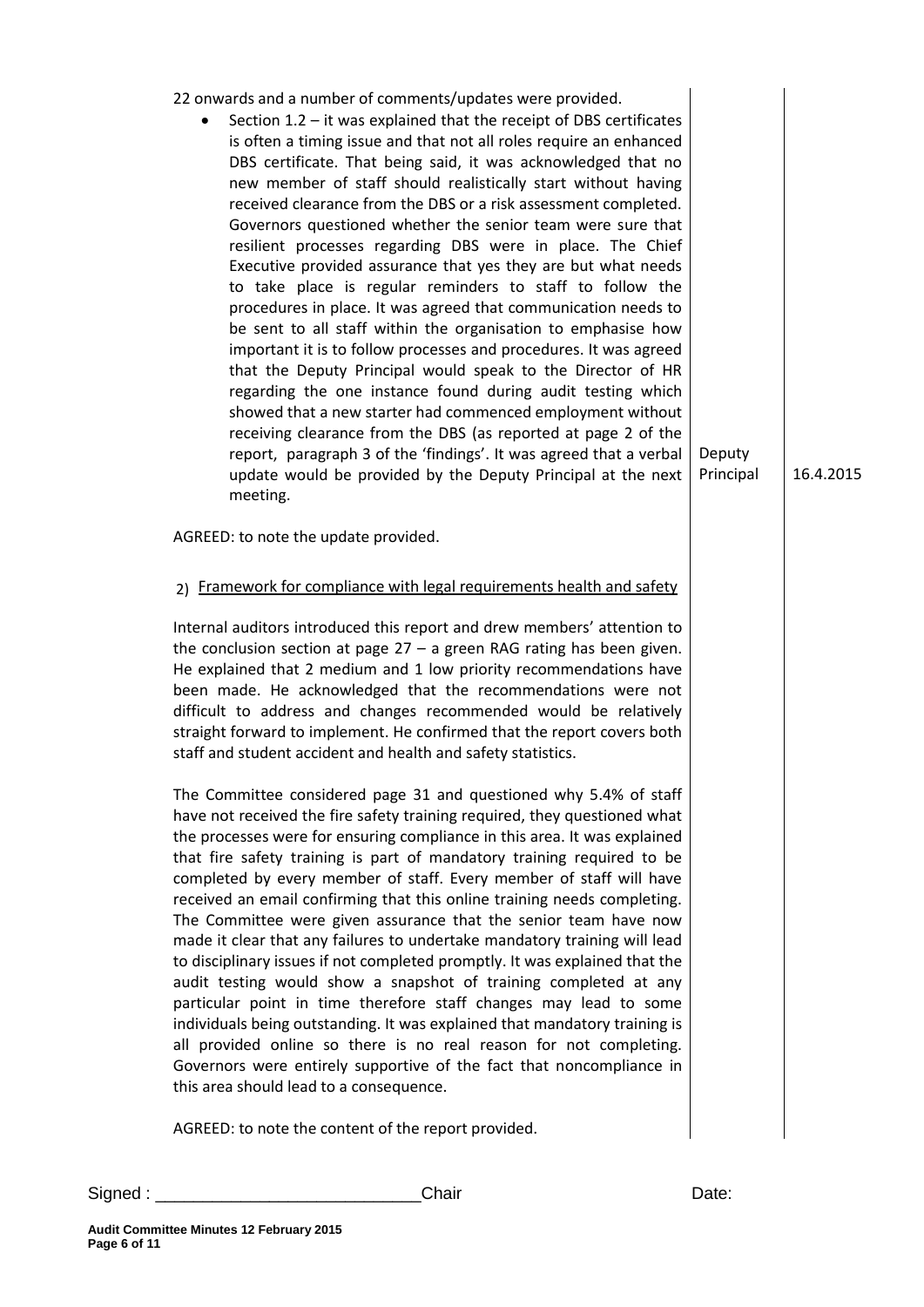#### **14.60 INTERNAL AUDIT PROGRESS REPORT 2014/15**

Internal auditors presented this item and drew members' attention to page 35 which summarises the fieldwork completed to date. He indicated that the timings of two of the outstanding elements were to be varied. The review of curriculum planning and management, ESF contract compliance and Human Resources and payroll will be brought forward and fieldwork completed prior to the April date originally envisaged. The governance and risk management review and follow up may be pushed back to accommodate this.

The Committee were entirely satisfied that the changes proposed reflected a proper risk assessment of the matters to be audited.

AGREED: to note the update provided.

#### **14.61 INTERNAL AUDIT CHARTER JANUARY 2015**

Internal auditors presented this document which they explained was a professional standards document. All agreed that the content was selfexplanatory.

AGREED: to note the content of the audit charter presented.

#### **14.62 COMPOSITE COLLEGE RECOMMENDATIONS REPORT**

The Director of Finance introduced this item and confirmed that the updates have been coded - with green text indicating 'completed', red text is a description of how the College is working towards completion and a blank is 'outstanding'.

From the 2012/13 recommendations it was noted that there are currently 2 actions to be implemented, of which 1 is a medium risk and 1 is a low risk. From the 2013/14 recommendations there are currently 6 actions to be implemented, of which 1 is a medium risk and 5 are low. From the 2014/15 recommendations there are currently 5 actions to be implemented of which 2 are medium risk and 3 are low risk. In relation to the 14/15 actions it was acknowledged that some actions were not yet due because of the timings of the reports.

Members reviewed the updating schedule on a line by line basis and noted a number of matters.

- Stock condition report of all College owned buildings is commissioned for completion by the end of February 2015.
- Staffing structure it was agreed that Mark Albrighton would be asked to publish the current position immediately rather than defer the action any further Mark Albrighton Feb 2015
- Page 55 the accident reporting requirement seems to be a repetition of issues raised in other areas regarding delays in

| Signed | ;haır | Date. |
|--------|-------|-------|
|        |       |       |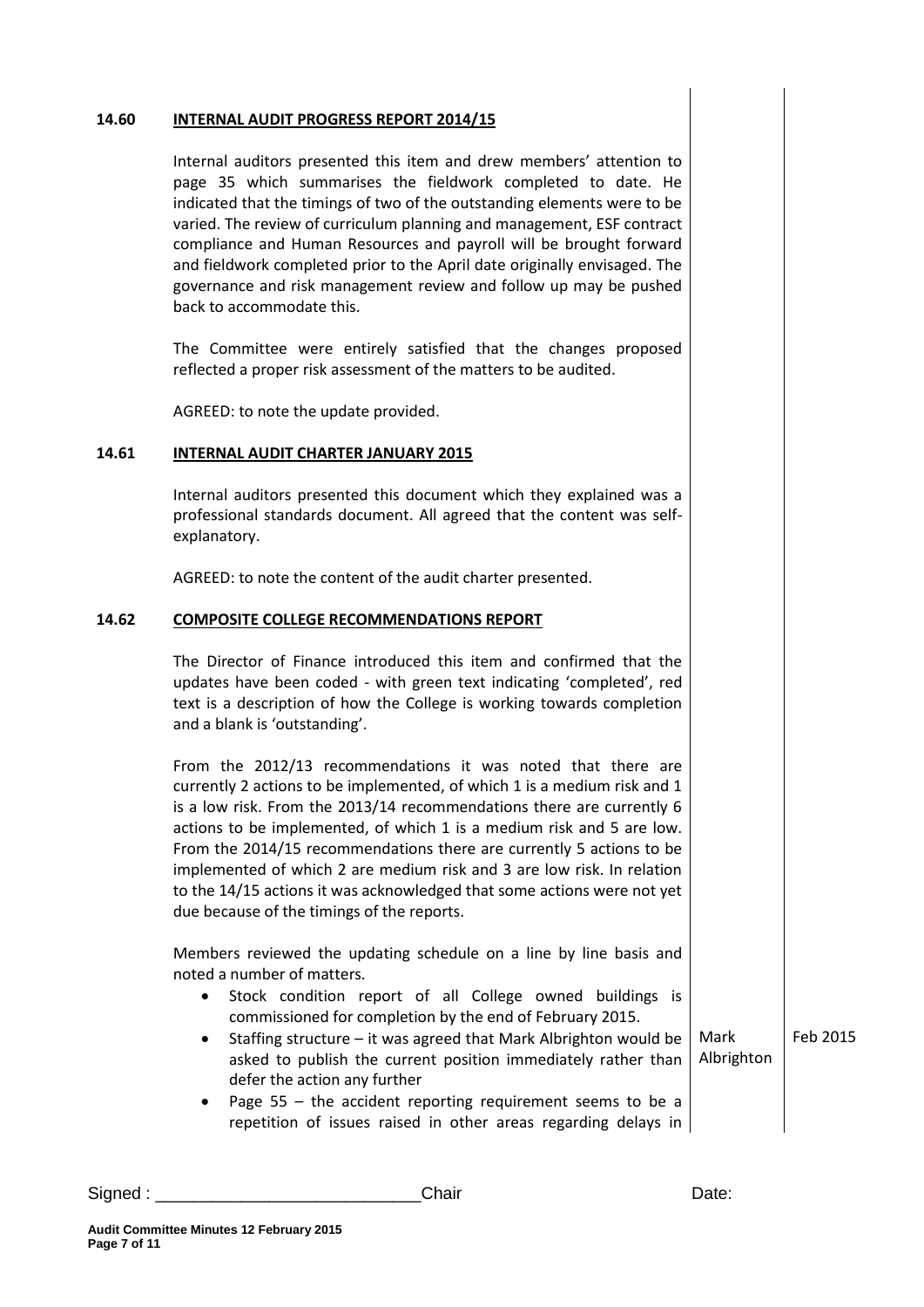reporting. Governors questioned why forms are used rather than online electronic reporting. The Director of Finance explained that the College does not have a full integrated electronic system in place at the current time and that what is really at issue is staff compliance with the need to promptly complete a report whether this be on a paper or online basis. It was explained that this action does not relate to a failure by the Health and Safety teams to get the forms within 48 hours, assurance was given that this is done. What is not completed are all signatures required on the forms for the sake of completeness. The Committee felt that if online reporting was required and introduced on a consistent basis then it would be much easier for the College to pick up and address any trends. The Senior team acknowledged that the College currently does not have a perfect system regarding accident reporting and that improvements could be made. The Committee questioned whether it was possible to bolt on accident reporting to the absence/HR system. It was agreed that the Director of Finance would speak Gavin Peak to assess this possibility. It was agreed that any solution to this problem had to be set against context and the actual size of the issue to be addressed.

Feb 2015

Dir of Finance

AGREED: to note the update provided.

#### **14.63 INTERNAL AND EXTERNAL AUDIT SERVICE TENDER TIMETABLE 2015**

The Director of Finance presented this item and drew a number of matters to members attention:

- The College last tendered for its internal and external audit services in the spring of 2011 at which point KPMG were reappointed as external auditors and RSM Tenon (now Baker Tilly) appointed as the College internal auditors. The appointment started from the 11/12 financial year for a maximum term of 4 years.
- The tender is now due for issue and the report provides further details and proposals for the Committee in order for a decision to be taken on the format of the tender, the proposed timescales and the way in which potential suppliers of internal and external audit services will be engaged by the College.
- An assessment of the market has been undertaken and the need for the tender to be OJEU compliant will to a large degree drive the necessity to use a compliant framework agreement.
- The value of the likely supply of services falls below the OJEU threshold and as a result the College financial regulations require that the College secures value for money through securing 3 competitive quotations. Due to the importance of appointing appropriately experienced firms offering high quality value for money services, a professionally run tender process outside of the OJEU requirements would appear to be the most appropriate option for the College to pursue.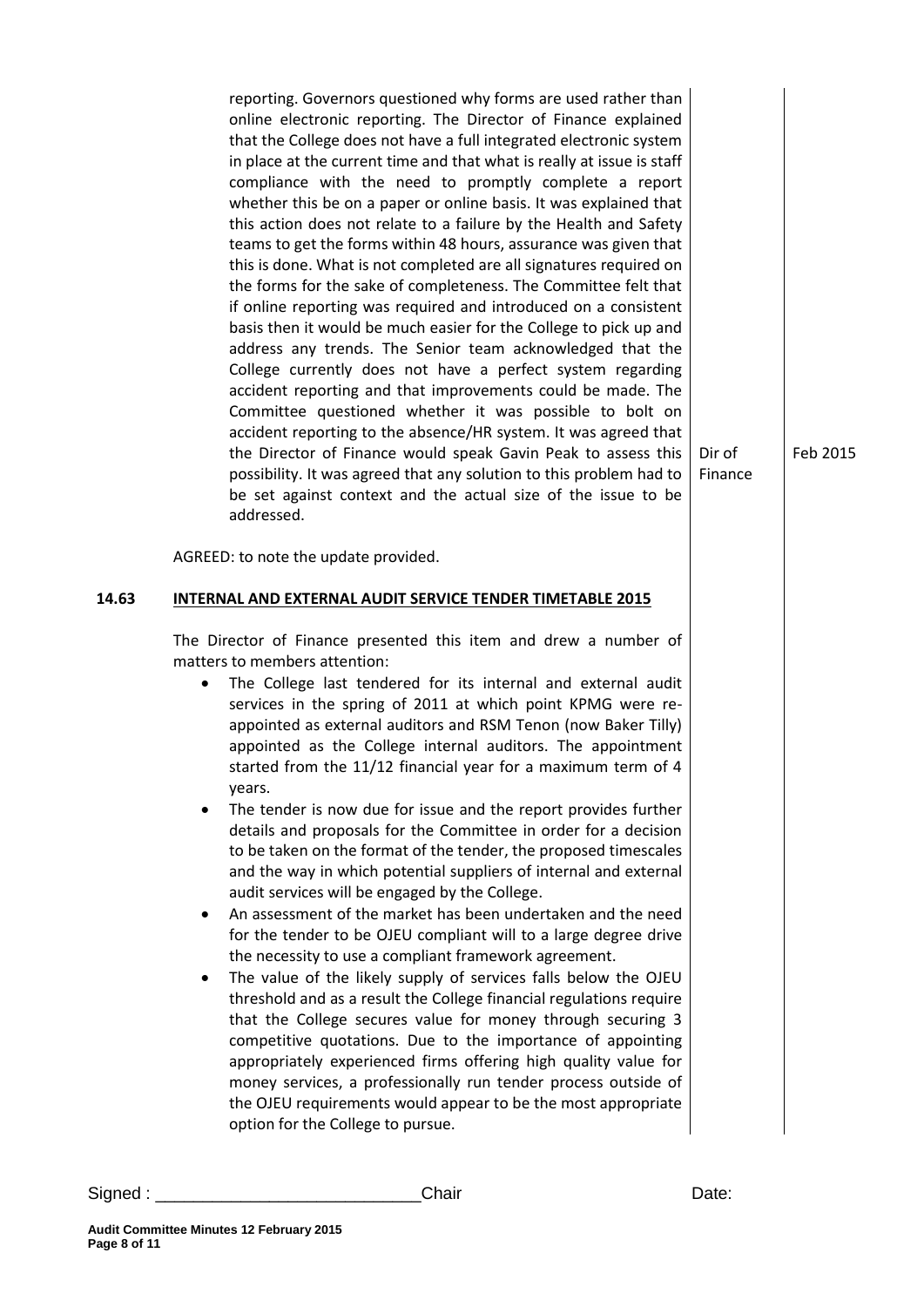| The current crescent purchasing framework (CPC) provides a<br>٠<br>number of quality assured firms from which Colleges may choose<br>to deliver the services. Whilst it is a useful source of suppliers to<br>such services, not all nationally recognised suppliers of internal<br>and external audit choose to tender for the CPC framework for a<br>variety of reasons. When the College last tendered for services it<br>selected a field from which to receive proposals which included<br>all of the CPC suppliers in addition to KPMG who were the<br>incumbent.<br>In order to ensure that the College tests the market thoroughly<br>and remains compliant with its own financial regulations, in<br>addition to securing value for money it is proposed that the<br>College runs an open non OJEU tender, based on the CPC<br>suppliers and the major firms operating in the FE sector. The<br>invitation to tender will be placed on the Colleges website in<br>addition to the Government contracts finder portal for wider<br>circulation. In addition to this the College will use the In tend<br>tender portal which provides a structured framework for formal<br>and consistent communication and information handling across<br>all proposals.<br>The tender period will be for a 3 year award, with the option to<br>٠<br>extend for a further year. Price proposals will be requested at<br>tender for structures seeking to maintain value for money<br>throughout the initial contract period. |                     |               |
|----------------------------------------------------------------------------------------------------------------------------------------------------------------------------------------------------------------------------------------------------------------------------------------------------------------------------------------------------------------------------------------------------------------------------------------------------------------------------------------------------------------------------------------------------------------------------------------------------------------------------------------------------------------------------------------------------------------------------------------------------------------------------------------------------------------------------------------------------------------------------------------------------------------------------------------------------------------------------------------------------------------------------------------------------------------------------------------------------------------------------------------------------------------------------------------------------------------------------------------------------------------------------------------------------------------------------------------------------------------------------------------------------------------------------------------------------------------------------------------------------------------------|---------------------|---------------|
| Members' attention was drawn to the proposed tender timetable as set<br>out in section 15. Key dates for the Committee were presentations by<br>shortlisted suppliers on 16 <sup>th</sup> April which will lead to a recommendation at<br>the Audit Committee meeting on the same date. Contract start date is<br>proposed as 1 <sup>st</sup> August 2015, however for internal audit the period<br>between April and August will be important as this will form part of the<br>planning process. The Director of Finance confirmed that if Committee<br>members want to see the full terms of tenders then he will be happy to<br>provide them once received. The initial intention is to look to pick the<br>best 3 suppliers from the evaluation process for each element of audit.<br>He confirmed that it is possible to split presentations from internal and<br>external audit on to separate days but that initial proposals are to have<br>them all scheduled on 16 <sup>th</sup> April 2015.                                                                                                                                                                                                                                                                                                                                                                                                                                                                                                               |                     |               |
| Governors were supportive of proposals made and indicated that they<br>would like to know in advance of shortlist the full list of all companies<br>who have tendered.                                                                                                                                                                                                                                                                                                                                                                                                                                                                                                                                                                                                                                                                                                                                                                                                                                                                                                                                                                                                                                                                                                                                                                                                                                                                                                                                               | Director<br>Finance | March<br>2015 |
| The Clerk confirmed that she would liaise with the procurement Director<br>to ensure that all appropriate dates are in Committee member's diaries.                                                                                                                                                                                                                                                                                                                                                                                                                                                                                                                                                                                                                                                                                                                                                                                                                                                                                                                                                                                                                                                                                                                                                                                                                                                                                                                                                                   |                     |               |
| AGREED: to<br>a) approve the tender process proposed<br>b) approve the publication process for attracting suppliers of internal<br>external audit services                                                                                                                                                                                                                                                                                                                                                                                                                                                                                                                                                                                                                                                                                                                                                                                                                                                                                                                                                                                                                                                                                                                                                                                                                                                                                                                                                           |                     |               |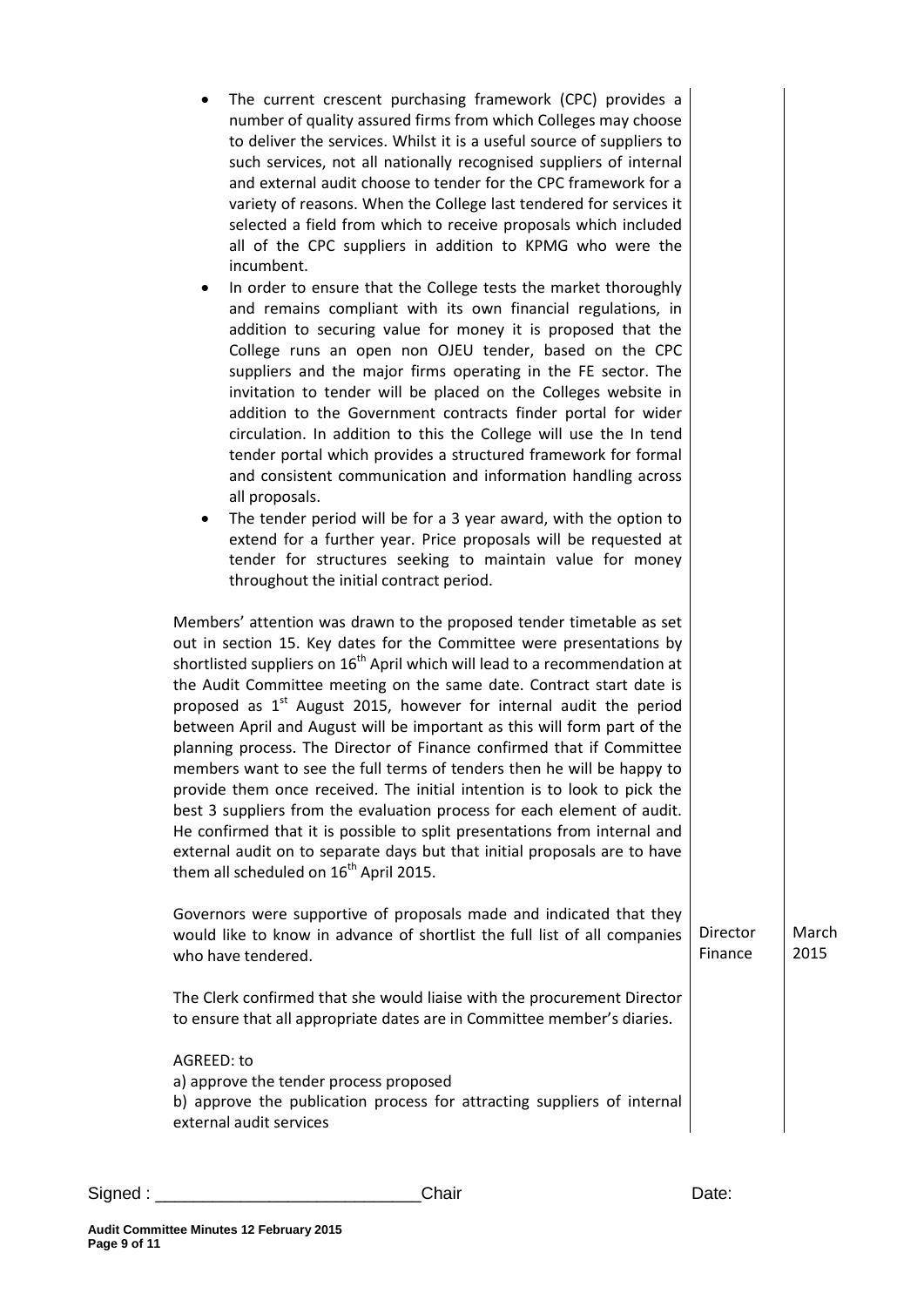c) approve the proposed tender timeline.

## **14.64 RISK MANAGEMENT UPDATE**

The Director of Communications and Marketing introduced this item and drew members' attention to the risk register presented from page 62 onwards. She drew members' attention to a number of changes to the risk register.

- Risk priority 2 Studio School implementation has been deleted from the Colleges strategic risk register. The focus of this risk was related to the completion of building works, with this now complete the executive felt that other risks were being adequately managed and overseen by the Studio School Board. Whilst there may be some reputational risks to the College particularly relating to student recruitment and performance, these were not felt to be significant at this time. A summary of the Studio School risk register is now included with other subsidiary companies risks in the first section.
- Risk priority 6 curriculum planning this has been significantly revised to capture risks associated with the Colleges delivery against LEP priorities, this more accurately reflects the real risks to the College, especially in light of the growing importance of LEPs, the focus on localism as part of the OFSTED inspection and the potential for further devolution of powers to regions. There are actions identified to include more employer engagement within curriculum planning and development processes.
- Risk priority  $7$  property strategy this has been significantly revised to reflect current risks now that the new build programme is complete. Risks relate to the implementation of the higher level skills centre, the refurbishment programme for the remainder of Derby Road and College disposals.
- Risk priority  $15$  safeguarding and equality and diversity an action has been added to the contingent risk register relating to radicalisation and extremism. The Government are set to publish new duties for Colleges in relation to the protection of people from radicalisation and extremism. The College will need to develop a comprehensive policy and provide staff and Governors with adequate training. Whilst this is planned for February to April of this year members were asked to note the addition to the register at this time. This has slightly altered the risk score against this risk however not sufficiently to warrant its elevation on to the significant risk register.
- Progress against risk mitigation activity the KPIs relating to the Colleges risk mitigation activity are included within the report. They were in the main discussed in detail as part of the KPIs reported present to the full corporation at their meeting on  $9<sup>th</sup>$ February. Key points brought to members attention:
	- a) The College has not made the progress expected in relation to work related training risk mitigation activities, this has received a red RAG rating largely as a result of lower than